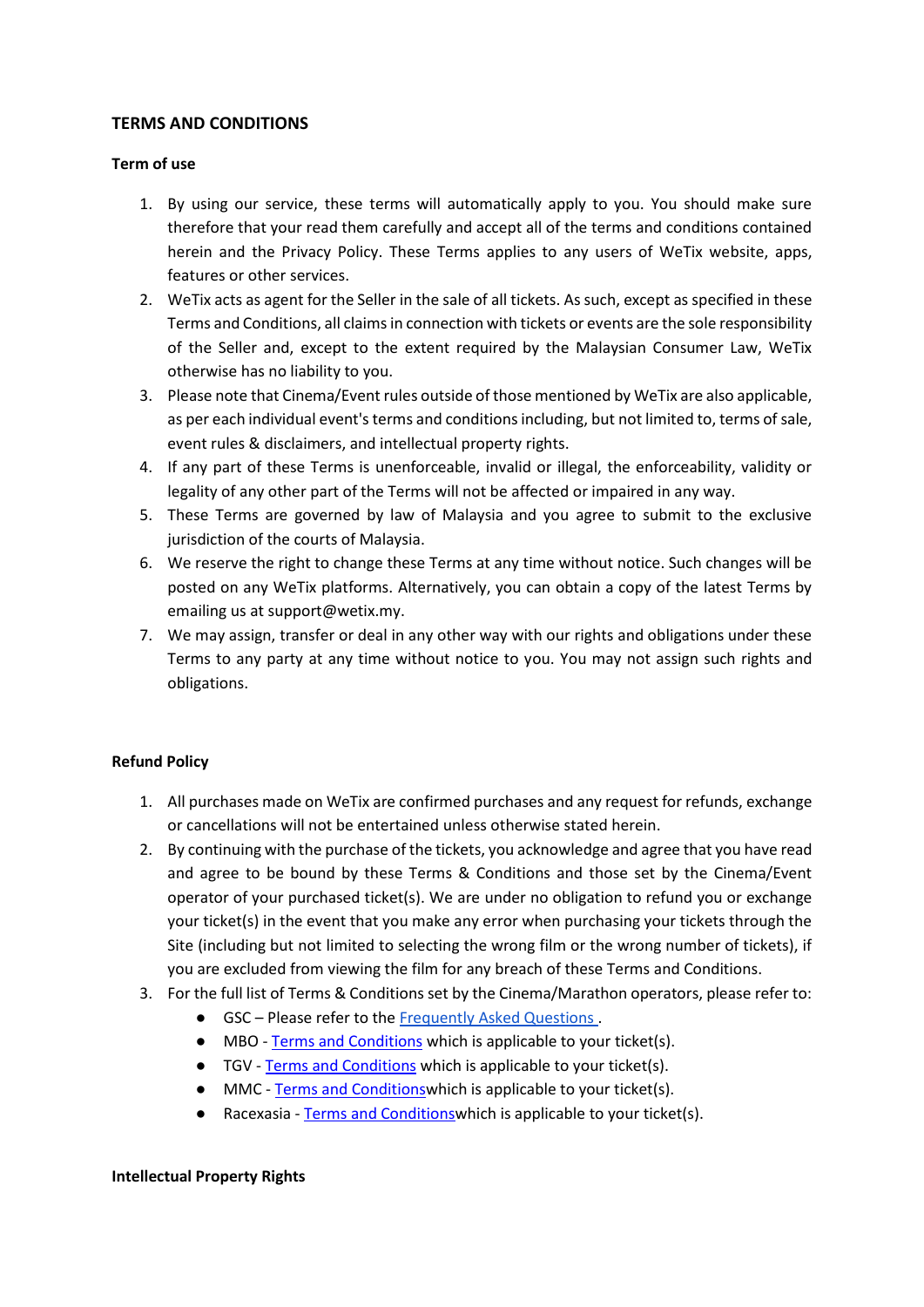- 1. Copyright, database rights, trade marks and other intellectual property rights related to it belong to us or our licensors.
- 2. Tickets may not, without the prior written consent of WeTix and the Seller, be resold or offered for resale at a premium (including via on-line auction or other unauthorized resale sites) or used for advertising, promotion or other commercial purposes (including competitions and trade promotions) or to enhance the demand for other goods or services.
- 3. If a ticket is sold or used in breach of this condition, the ticket may be cancelled without a refund and the ticketholder may be refused admission. WeTix and/or the Seller will take all reasonable steps to notify you of WeTix's intention to cancel the ticket or render it invalid within a reasonable time before cancelling it or rendering it invalid.

#### **Privacy Notice**

This Privacy Notice outlines how WeTix collects, uses, maintains and discloses your personal data in respect of commercial transactions and how WeTix safeguards the personal data. "WeTix" or "We" in this Privacy Notice refers to WeTix Sdn Bhd ("WeTix"), including its affiliates companies.

- 1. Your consent is important
- When you request information or sign up for our products and services or when you enter into any commercial transactions with WeTix, you may be required to provide WeTix with your personal data. In doing so, you consent to its use by WeTix in accordance with this Privacy Notice. Your personal data may have otherwise been provided to the WeTix by a third party for products or services that these third parties have sought from WeTix. In this context, the term "you" or "your" in this Privacy Notice extends to any individual whose personal data has been provided to WeTix and/or has been collected in other circumstances as described in Section 3 of this Privacy Notice.
- We may collect your sensitive personal data, if you utilize our services to purchase movie tickets, which require you to disclose such sensitive personal data to us. We will only use your sensitive personal data to provide the service(s) you signed up for. If we collect, use, maintain or disclose your sensitive personal data, we will ask for your explicit consent.
- You have the choice, at any time, not to provide your personal data/sensitive personal data or to revoke your consent to WeTix processing of your personal data/sensitive personal data. However, failure to provide such personal data/sensitive personal data or revocation of your consent to process personal data/sensitive personal data provided may result in WeTix being unable to provide you with effective and continuous products and services.
	- 2. Types of personal data we collect
- Personal data refers to any information that relates directly or indirectly to an individual, who is identified or identifiable from that information or from that and other information in the possession of WeTix, including any sensitive personal data and expression of opinion about the individual.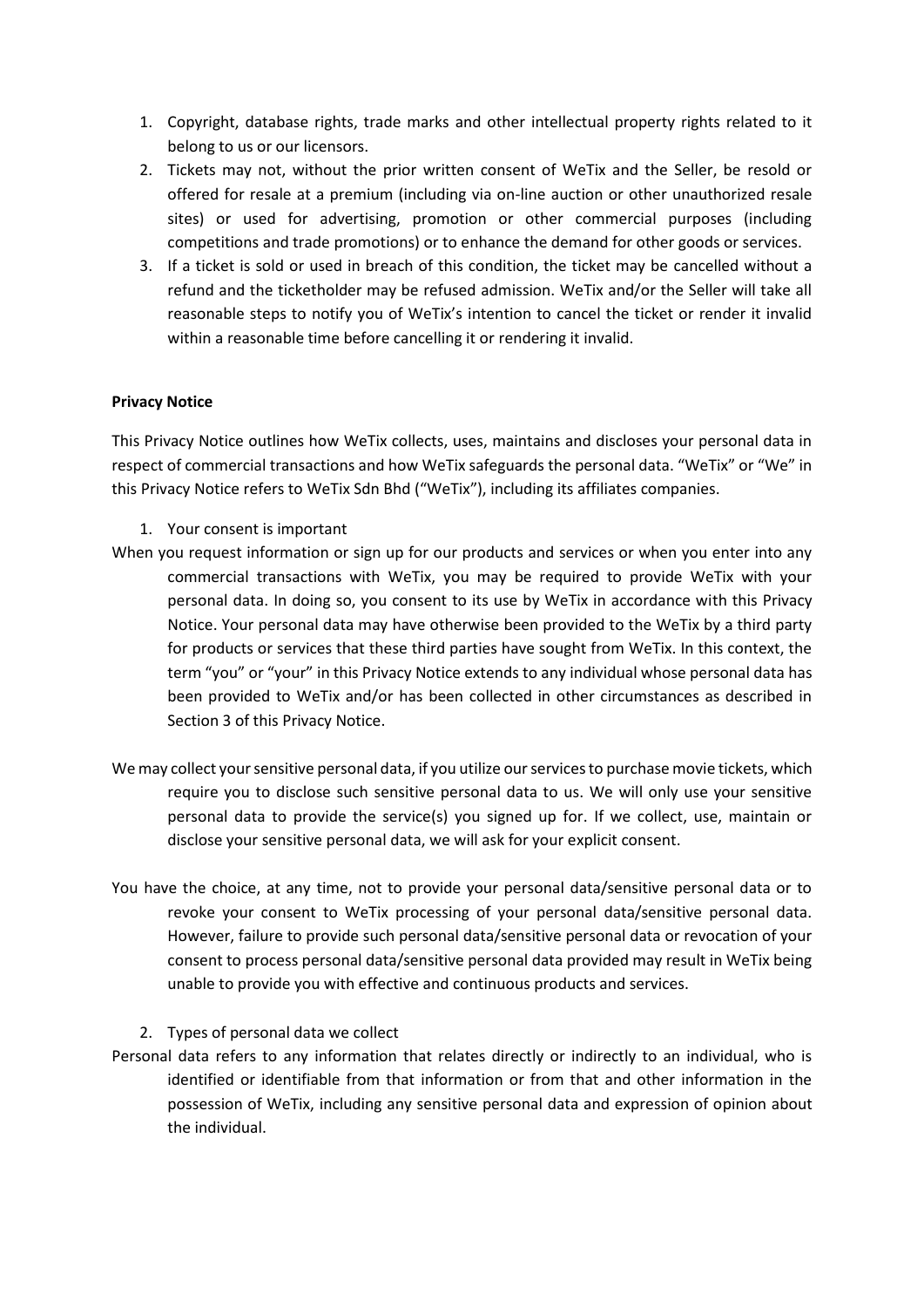- The types of personal data we collect may include, but is not limited to your name, address, other contact details, age, occupation, marital status, financial information such as your income, or income tax particulars your identity card or passport, place of birth, credit history and your transaction history. The personal data we collect can be either obligatory or voluntary.
- Obligatory personal data are those that we require in order to provide you with our products and services. If you do not provide us with obligatory personal data, we would not be able to provide you with our products and services. Voluntary personal data are those that are not mandatory in order for us to provide you with our products and services. If you do not provide us with voluntary personal data, you can still sign up for our products and services. Obligatory and voluntary personal data differ for each products and services and will be indicated where necessary.
	- 3. Ways we collect your personal data

We obtain your personal data in various ways, such as:

- a. When you sign up for or use one of the services we provide or when you register an account with WeTix.
- b. When you contact WeTix through various methods such as application forms, emails and letters, telephone calls and conversations you have with our staff in a branch. If you contact us or we contact you using telephone, we may monitor or record the phone call for quality assurance, training and security purposes.
- c. From our analysis of your transactions (e.g. payment history).
- d. We may also obtain your personal data when you participate in customer surveys or when you sign up for any of our competitions or promotions.
- e. When we obtain any data and information from third parties (e.g. partner companies, cinema operators and/or e-wallet operators).
- f. When you enter into any commercial transactions with the WeTix including but not limited to you purchasing goods and/or services;
- g. From publicly available sources.
- 4. Personal data we collect from our platforms

# **IP Address**

An IP address is a number that is automatically assigned to your computer when you signed up with an Internet Service Provider. When you visit our website, your IP address is automatically logged in our server. We use your IP address to help diagnose problems with our server, and to administer our website. From your IP address, we may identify the general geographic area from which you are accessing our website. Generally we do not link your IP address to anything that can enable us to identify you unless it is required by law and regulation.

# **Information on Cookies**

A cookie is an element of data that a website can send to your browser, which may then store it on your system. We use cookies in some of our pages to store visitors' preferences and record session information. The information that we collect is then used to ensure a more personalised service level for our users. You can adjust settings on your browser so that you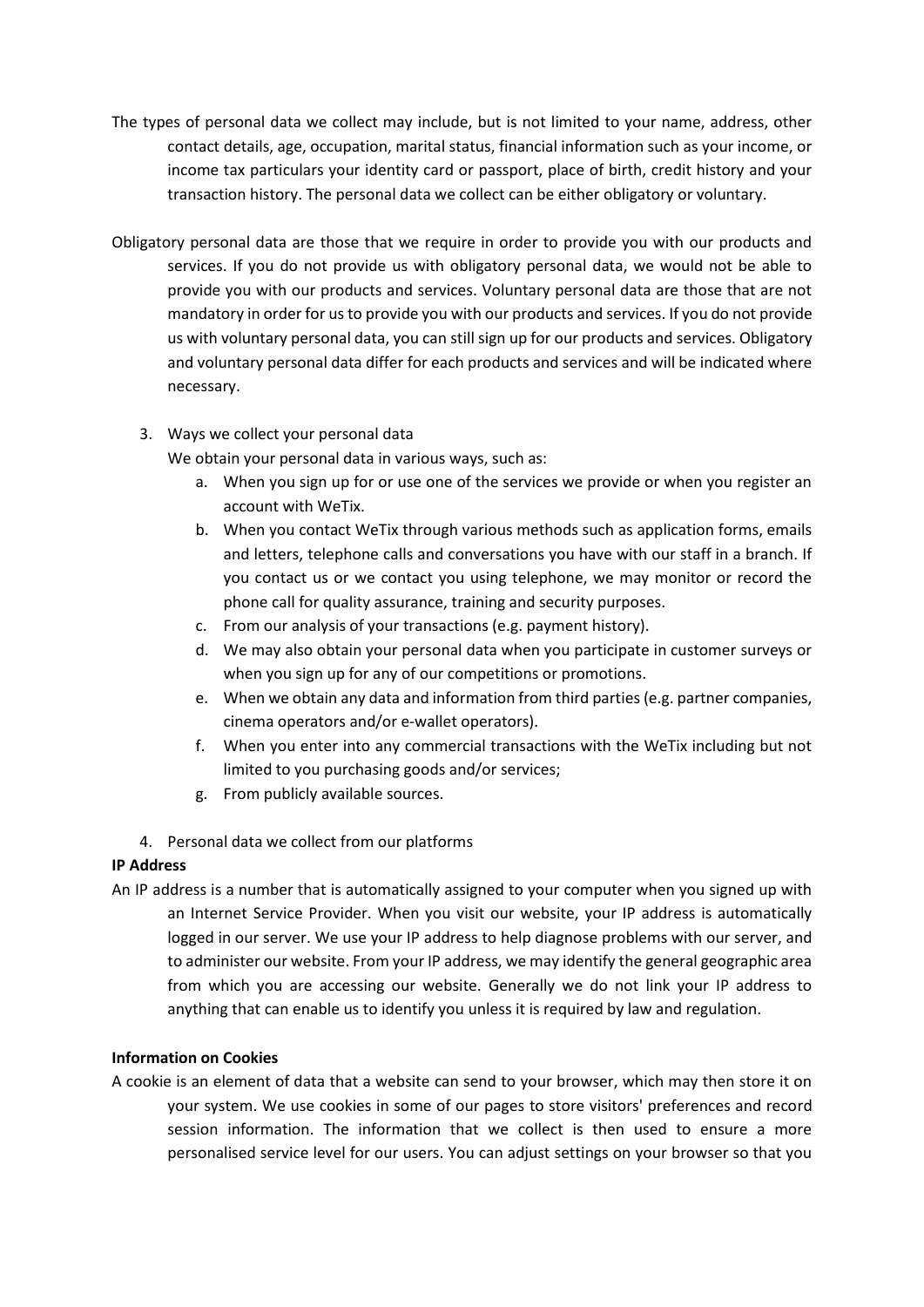will be notified when you receive a cookie. Please refer to your browser documentation to check if cookies have been enabled on your computer or to request not to receive cookies.

### 5. Purpose of processing your personal data

We may process your personal data for the following reasons:

- Enter into relevant sale and purchase agreement;
- Communication of services, sale and purchase transactions;
- Payment transaction processing;
- Settlement of fund, Refund or Cancellation, Dispute and/or Chargeback of the payment transaction;
- Recurring payment service and/or tokenization;
- General administration;
- Manage and maintain your account(s) with us;
- Respond to your enquiries and complaints and to generally resolve disputes;
- Update, consolidate and improve the accuracy of our records;
- Produce data, reports and statistics which have been aggregated in a manner that does not identify you as an individual;
- Conduct research and survey, which solely for analytical purposes including but not limited to data mining and analysis of your transactions with us;
- Marketing communications
- Meet the disclosure requirements of any law binding on us;
- For audit, compliance and risk management purposes; or
- Any other purpose that we deem necessary and/or as required or permitted by any law, regulations, guidelines and/or relevant regulatory authorities.
- From time to time, we may share your personal data with other entities within WeTix, our agents or strategic partners and other third parties ("other entities") as WeTix deems fit and you may receive marketing communication from us or from these other entities about products and services that may be of interest to you. If you no longer wish to receive these marketing communications, please notify us to withdraw your consent and we will stop processing and sharing your personal data with these other entities for the purpose of sending you marketing communications.
- Please be notified that once we receive confirmation that you wish to withdraw your consent for marketing or promotional materials/communication, it may take up to fourteen (14) working days for your withdrawal to be reflected in our systems. Therefore, you may still receive marketing or promotional materials/communication during this period of time. Please note that even if you opt out from receiving marketing or promotional materials, WeTix may still contact you for other purposes in relation to the accounts, facilities or services that you hold or have subscribed to with WeTix.

#### 6. Security of your personal data

The security of your personal data is our priority. WeTix takes all physical, technical and organizational measures needed to ensure the security and confidentiality of personal data. If we disclose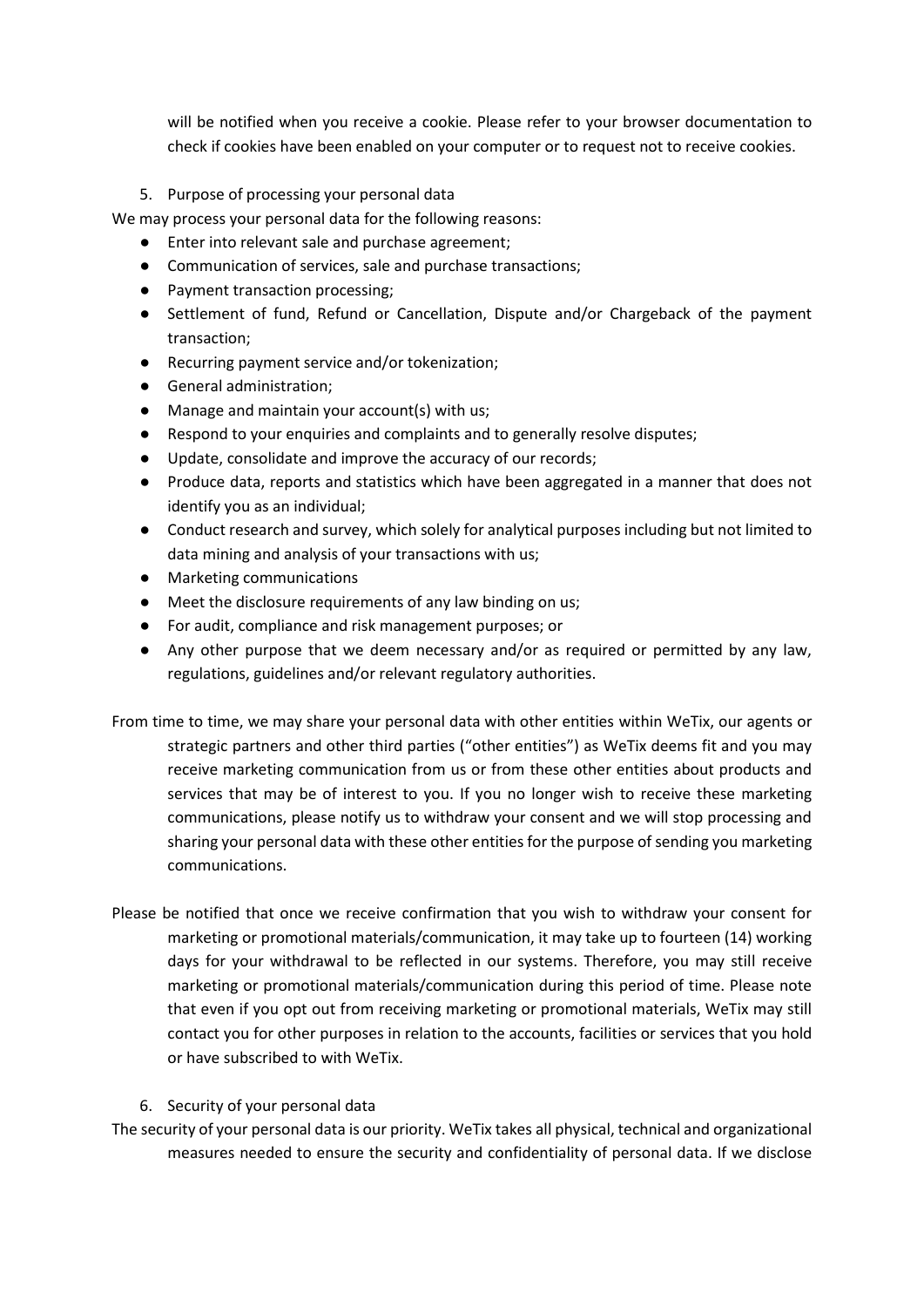any of your personal data to our authorised agents or service providers, we will require them to appropriately safeguard the personal data provided to them.

- The disclosure of your data may involve the transfer of your personal data to places outside of Malaysia, and by providing us your personal data you agree to such a transfer where it is required to provide you the services you have requested, and for the performance of any contractual obligations you have with WeTix including for storage purposes.
	- 7. Period to which we may retain your personal data
- We will only retain your personal data for as long as necessary to fulfil the purpose(s) for which it was collected or to comply with legal, regulatory and internal requirements. Afterwards we will destruct or permanently delete your data.
- Please note that we may update this Privacy Notice from time to time. If there are material changes to this Privacy Notice, we will notify you by posting a notice of such changes on our website or by sending you a notification directly. Do periodically review this Privacy Notice to stay informed on how we are protecting your information.
	- 8. Ways to access / correct / update your personal data
- We are committed to ensure that the personal data we hold about you is accurate, complete, not misleading and up-to-date. If there are any changes to your personal data or if you believe that the personal data we have about you is inaccurate, incomplete, misleading or not up-todate, please contact us so that we may take steps to update your personal data.
- You have the right to access your personal data. If you would like to request access to your personal data, please contact us. Please note that depending on the information requested we may charge a small fee. We may also take steps to verify your identity before fulfilling your request for access to your personal data.

#### **Third Party Link & Advertising**

- 1. WeTix provides hyperlinks to third party sites ("Linked Sites") for convenience only, and the inclusion of the hyperlink does not imply any endorsement of the Linked Site by WeTix or its affiliates. In addition, the inclusion of third party advertising on the Sales Channel (whether with or without hyperlinks) is not an endorsement or recommendation of the third party advertiser by WeTix or its affiliates.
- 2. You acknowledge and agree that Linked Sites are not under the control of WeTix and that WeTix is not liable or responsible for:
- Any act, omission or negligence of any person who administers or owns any Linked Sites;
- The copyright compliance, legality or decency of any Linked Sites;
- The accuracy or reliability of any information provided by any Linked Sites;
- The privacy policies of the Linked Sites;
- Any goods or services provided by any person who administers or owns any Linked Sites; or
- The performance of any obligation owing to by any person who administers or owns any Linked Sites.